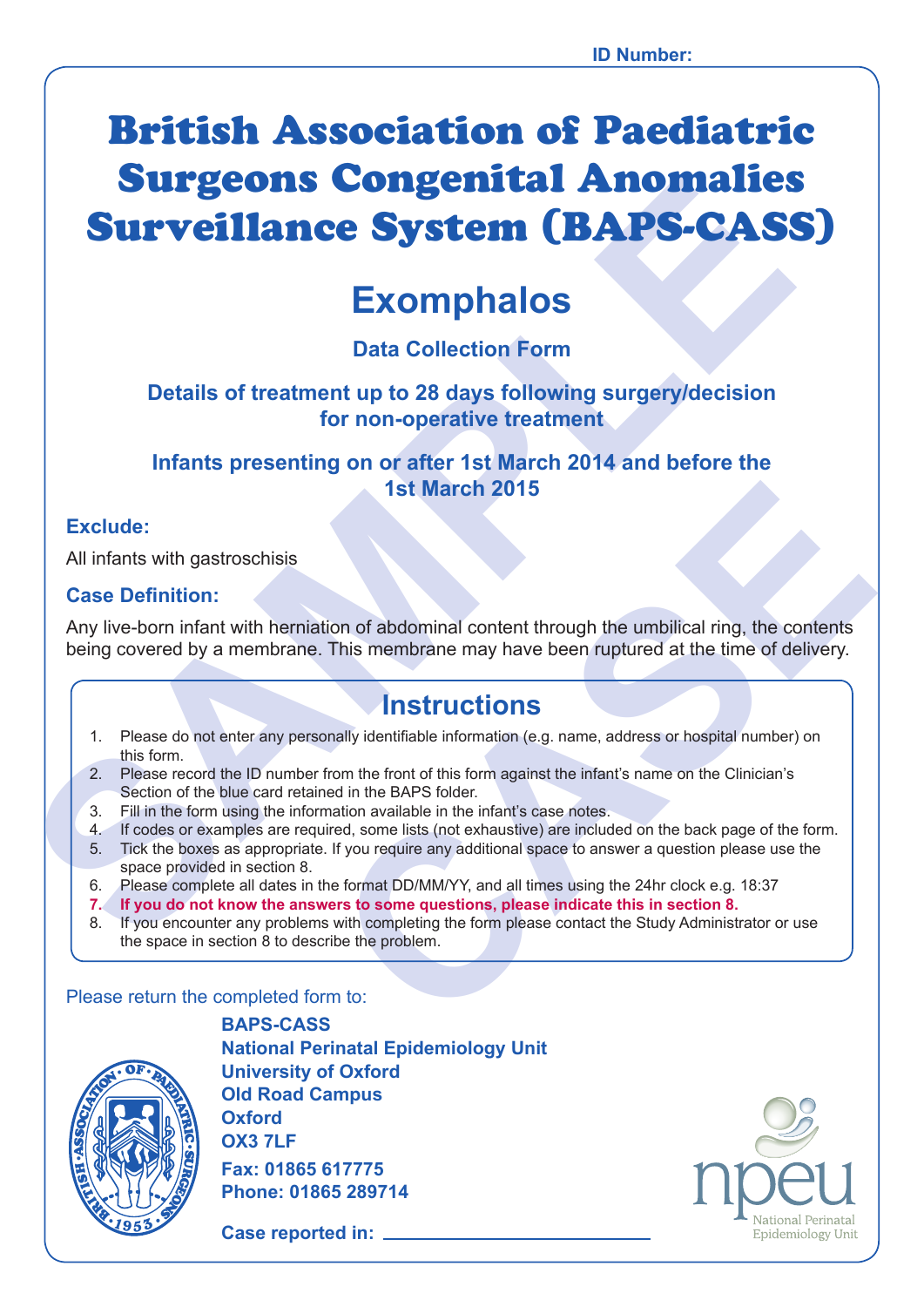|     | <b>Section 1: Antenatal / Birth Data</b>                                                                                                                                                                |                                             |
|-----|---------------------------------------------------------------------------------------------------------------------------------------------------------------------------------------------------------|---------------------------------------------|
| 1.1 | What was the mother's year of birth?                                                                                                                                                                    |                                             |
| 1.2 | Please give the first alphabetical part of mother's postcode<br>(e.g. OX for Oxfordshire, EH for Edinburgh, L for Liverpool)                                                                            |                                             |
| 1.3 | Ethnic group <sup>1*</sup>                                                                                                                                                                              |                                             |
| 1.4 | Has the mother ever had a pregnancy where the fetus has been<br>diagnosed with either exomphalos, a structural anomaly, a chromosomal<br>anomaly or malformation syndrome?                              | No<br>Yes                                   |
| 1.5 | Is there any family history of exomphalos or related conditions including<br>syndromes?                                                                                                                 | <b>Yes</b><br><b>No</b>                     |
|     |                                                                                                                                                                                                         |                                             |
| 1.6 | Gestational age at birth (completed weeks)                                                                                                                                                              |                                             |
| 1.7 | Gender<br>female<br>male                                                                                                                                                                                | indeterminate                               |
| 1.8 | <b>Birthweight</b>                                                                                                                                                                                      |                                             |
| 1.9 | What was the planned mode of delivery prior to the onset of labour?                                                                                                                                     |                                             |
|     | Vaginal  <br>If Caesarean was planned, what was the indication                                                                                                                                          | Caesarean                                   |
|     | Spontaneous vaginal   Ventouse<br>1.10 What was the mode of delivery?<br>Pre-labour caesarean section     Caesarean section after onset of labour<br><b>Breech</b>                                      | Forceps                                     |
|     | 1.11 Was exomphalos suspected antenatally?<br>If Yes, at what gestational age was it first suspected                                                                                                    | No.<br>Yes<br>weeks                         |
|     | 1.12 Was the mother offered amniocentesis and/or CVS?<br>If Yes, did the mother refuse these tests?<br>If No, please tick all that were performed and give details of results Amniocentesis<br>Results: | Yes<br>No<br>Yes<br><b>No</b><br><b>CVS</b> |
|     | 1.13 Were any other anomalies detected antenatally?<br>If Yes, please specify ____________                                                                                                              | Yes<br><b>No</b>                            |
|     | 1.14 Was a syndrome suspected?                                                                                                                                                                          | Yes<br>No                                   |
|     | 1.15 Did the mother receive prenatal surgical counselling?                                                                                                                                              | Yes<br>No                                   |
|     |                                                                                                                                                                                                         |                                             |
|     | <b>Section 2: Initial Presentation and Management</b>                                                                                                                                                   |                                             |
| 2.1 | Age in days at first presentation to your hospital                                                                                                                                                      | days                                        |
| 2.2 | What was the date of presentation?                                                                                                                                                                      |                                             |
| 2.3 | Was the infant transferred from another hospital?<br>If Yes, please specify where the infant was born?                                                                                                  | Yes<br><b>No</b>                            |
| 2.4 | Was the defect size at the level of the abdominal wall measured/estimated?<br>If Yes, what was the diameter?                                                                                            | <b>Yes</b><br><b>No</b><br>cm               |
| 2.5 | Was the maximum width of the sac measured/estimated?                                                                                                                                                    | Yes<br>No                                   |

**If Yes,** what was the diameter? contained a set of the set of the set of the set of the set of the set of the set of the set of the set of the set of the set of the set of the set of the set of the set of the set of the s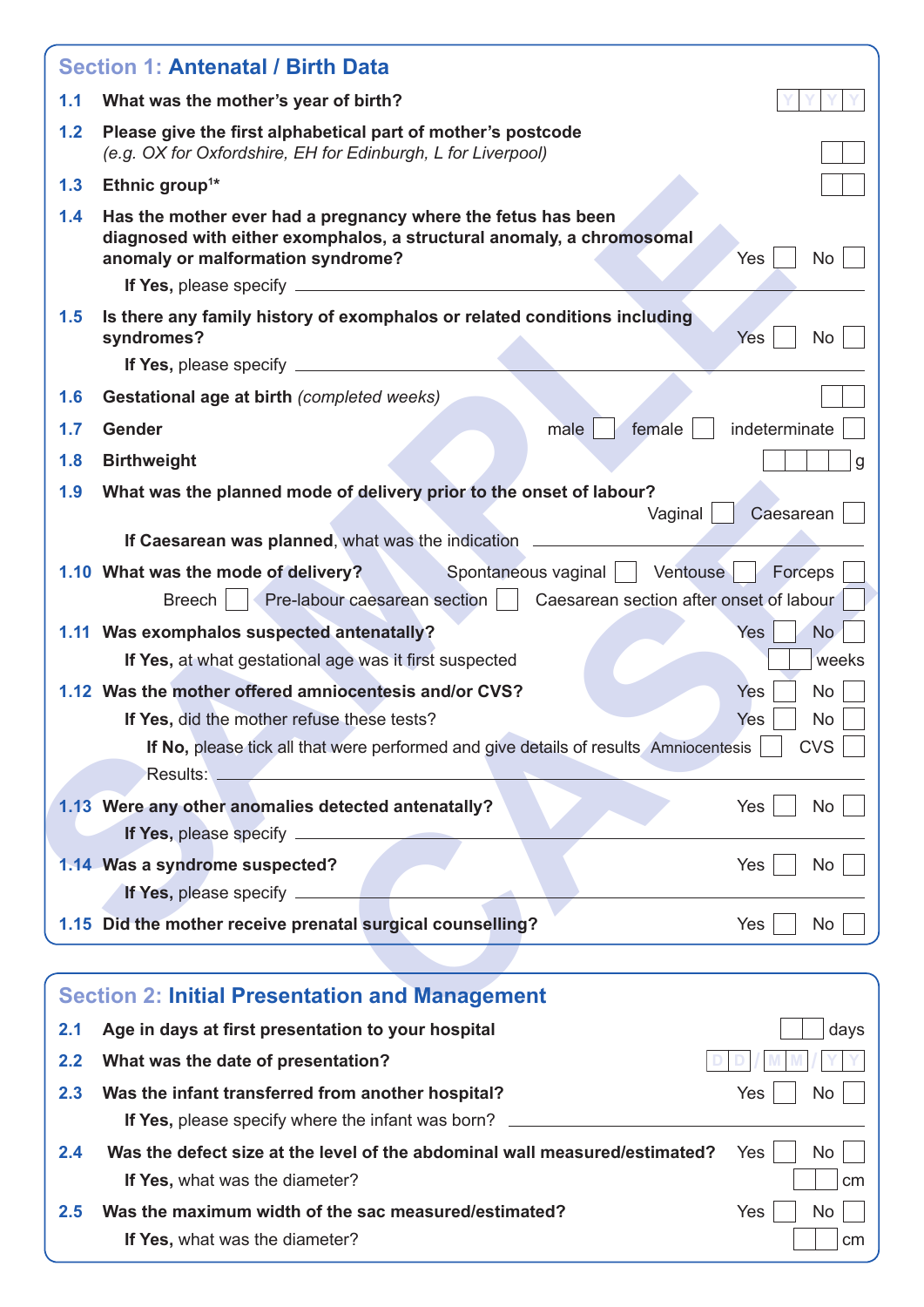| 2.6 | Was the liver in the sac?                                                                                                              |                                   |                 |                   | Yes<br><b>No</b>                              |
|-----|----------------------------------------------------------------------------------------------------------------------------------------|-----------------------------------|-----------------|-------------------|-----------------------------------------------|
| 2.7 | Was the sac ruptured?                                                                                                                  |                                   |                 |                   | Yes<br><b>No</b>                              |
|     | If Yes, when was the sac known to have ruptured?                                                                                       | Before delivery $\vert \ \ \vert$ | During delivery | After delivery    | Time not known                                |
| 2.8 | Apart from exomphalos, were there any other anomalies detected on                                                                      |                                   |                 |                   |                                               |
|     | clinical examination?                                                                                                                  |                                   |                 |                   | Yes<br><b>No</b>                              |
| 2.9 | <b>If Yes, please specify all</b> <u>___________________</u><br>Was the infant commenced on antibiotics in the first 48 hours of life? |                                   |                 |                   | Yes<br>No                                     |
|     | If Yes, please complete the table below:                                                                                               |                                   |                 |                   |                                               |
|     | <b>Agent</b>                                                                                                                           | <b>Route of administration</b>    |                 | <b>Indication</b> | <b>Duration (days)</b>                        |
|     |                                                                                                                                        |                                   |                 |                   |                                               |
|     |                                                                                                                                        |                                   |                 |                   |                                               |
|     | 2.10 Were any imaging investigations undertaken on the infant?                                                                         |                                   |                 |                   | Yes<br><b>No</b>                              |
|     | If Yes, please indicate all that apply:                                                                                                |                                   |                 |                   |                                               |
|     | <b>Investigation</b>                                                                                                                   |                                   | <b>Date</b>     |                   | <b>Describe any abnormalities</b><br>detected |
|     | Yes<br><b>Ultrasound KUB</b>                                                                                                           | <b>No</b>                         |                 |                   |                                               |
|     | <b>Ultrasound Head</b><br>Yes                                                                                                          | <b>No</b>                         |                 |                   |                                               |
|     | <b>Ultrasound Spine</b>                                                                                                                | <b>No</b><br>Yes                  |                 |                   |                                               |
|     | Echo<br>Yes                                                                                                                            | <b>No</b>                         |                 |                   |                                               |
|     | <b>MRI Head</b><br>Yes                                                                                                                 | <b>No</b>                         |                 |                   |                                               |
|     |                                                                                                                                        |                                   |                 |                   |                                               |
|     | <b>UGI Contrast</b><br>Yes                                                                                                             | <b>No</b>                         |                 |                   |                                               |
|     | Yes<br>Other                                                                                                                           | No                                |                 |                   |                                               |
|     | If Other, please specify: _________                                                                                                    |                                   |                 |                   |                                               |
|     |                                                                                                                                        |                                   |                 |                   |                                               |
|     | <b>Section 3: Management of the Sac</b>                                                                                                |                                   |                 |                   |                                               |
| 3.1 | Did the infant have bowel reduction and cord ligation on unit without<br>attending theatre?                                            |                                   |                 |                   | Yes<br>No.                                    |
|     | If Yes, please go to section 5                                                                                                         |                                   |                 |                   |                                               |
|     | If No, please continue                                                                                                                 |                                   |                 |                   |                                               |
|     | <b>Non-Operative Therapy</b>                                                                                                           |                                   |                 |                   |                                               |
| 3.2 | Did the infant have non-operative therapy?                                                                                             |                                   |                 |                   | Yes<br>No.                                    |
|     | If No, please go to section 4                                                                                                          |                                   |                 |                   |                                               |
| 3.3 | What was the indication? (tick one only)                                                                                               |                                   |                 |                   |                                               |
|     | Consultant's routine practice in viscero-abdominal disproportion                                                                       |                                   |                 |                   |                                               |
|     | Infant unfit for surgery<br>Concern about comorbidities                                                                                |                                   |                 |                   |                                               |
|     | Other                                                                                                                                  |                                   |                 |                   |                                               |
|     |                                                                                                                                        |                                   |                 |                   |                                               |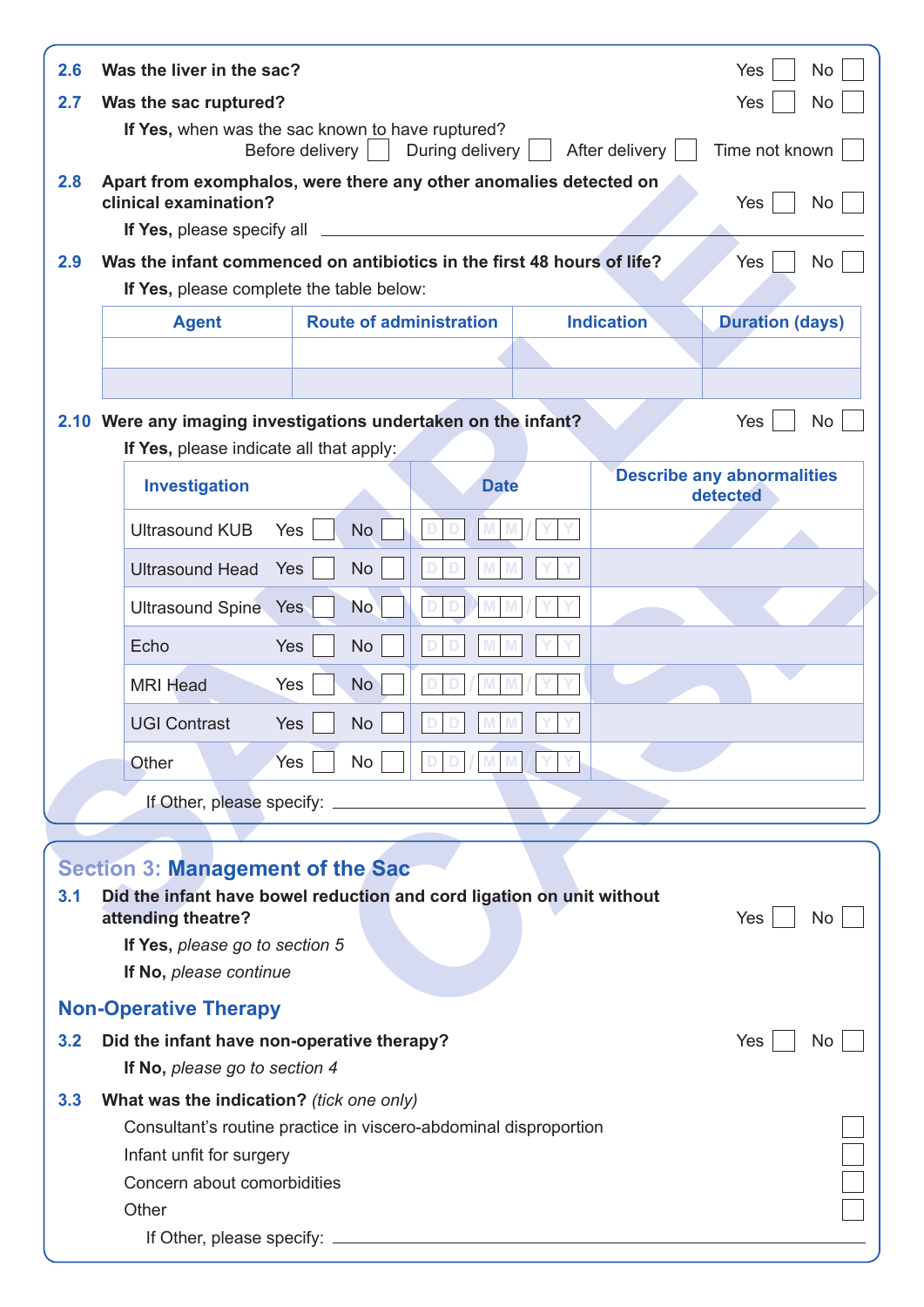| 3.4 | Were any dressings applied to the sac?<br>If Yes, please give details of any dressing applied:                               | Yes                    | No                        |
|-----|------------------------------------------------------------------------------------------------------------------------------|------------------------|---------------------------|
|     | What date were dressings stopped altogether?                                                                                 |                        |                           |
| 3.5 | Were any topical therapies applied to the sac/skin?                                                                          | Yes                    | No                        |
|     | If Yes, please give details of any topical therapies:                                                                        |                        |                           |
|     | What date were topical therapies stopped altogether?                                                                         |                        |                           |
| 3.6 | Were silver levels measured in the infant?                                                                                   | Yes                    | No                        |
|     | mg/L<br>If Yes, what was the highest recorded level                                                                          | OR                     | nmol/L                    |
| 3.7 | Was there any evidence of sac damage or leak during non-operative therapy? Yes                                               |                        | No                        |
|     | If Yes, did the infant require surgery because of this?                                                                      | Yes                    | No                        |
| 3.8 | Was the infant discharged home or transferred before full epithelialisation?                                                 | Yes                    | No                        |
| 3.9 | How long did the defect take to completely epithelialise?                                                                    |                        | weeks                     |
|     |                                                                                                                              | Not epithelialised yet |                           |
|     | 3.10 Were elastic compression devices used on the abdomen?                                                                   | Yes                    | No                        |
|     |                                                                                                                              |                        |                           |
|     | <b>Section 4: Surgical Management</b>                                                                                        |                        |                           |
| 4.1 | Did the infant have surgery?                                                                                                 | Yes                    | No                        |
|     | If Yes, please specify date:                                                                                                 |                        |                           |
|     | If No, please go to Section 5                                                                                                |                        |                           |
| 4.2 | Please specify the sequence of operative procedures, including all those<br>attempted at first closure (tick all that apply) |                        |                           |
|     | <b>Please indicate</b>                                                                                                       |                        | <b>Please</b>             |
|     | the order<br>in which                                                                                                        |                        | indicate the<br>date when |
|     | <b>Procedure</b><br><b>Unsuccessful</b><br><b>Attempted Successful</b><br>procedures were                                    |                        | procedures                |
|     | attempted<br>$(1,2,3 \text{ etc})$                                                                                           |                        | were<br>attempted         |
|     |                                                                                                                              |                        |                           |

### **Section 4: Surgical Management**

- **4.1 Did the infant have surgery?** Yes No
	- **If Yes,** *please specify date:* **D** *D D*
	- **If No,** *please go to Section 5*
- **4.2 Please specify the sequence of operative procedures, including all those attempted at first closure** *(tick all that apply)*

| <b>ection 4: Surgical Management</b><br>Did the infant have surgery? | If Yes, please specify date:<br>If No, please go to Section 5 |                             |                                                                          |                                                                                | Yes<br><b>No</b>                                             |
|----------------------------------------------------------------------|---------------------------------------------------------------|-----------------------------|--------------------------------------------------------------------------|--------------------------------------------------------------------------------|--------------------------------------------------------------|
| attempted at first closure (tick all that apply)                     |                                                               |                             | Please specify the sequence of operative procedures, including all those | <b>Please indicate</b>                                                         | <b>Please</b>                                                |
| <b>Procedure</b>                                                     |                                                               | <b>Attempted Successful</b> | <b>Unsuccessful</b>                                                      | the order<br>in which<br>procedures were<br>attempted<br>$(1,2,3 \text{ etc})$ | indicate the<br>date when<br>procedures<br>were<br>attempted |
| Closure of<br>fascia                                                 |                                                               |                             | Reason:                                                                  |                                                                                |                                                              |
| Silo<br>Formation                                                    |                                                               |                             | Reason: _                                                                |                                                                                |                                                              |
| Bridging of<br>fascia with a<br>patch                                |                                                               |                             | Reason: _______                                                          |                                                                                |                                                              |
| Skin closure<br>without fascial<br>closure                           |                                                               |                             | Reason:                                                                  |                                                                                |                                                              |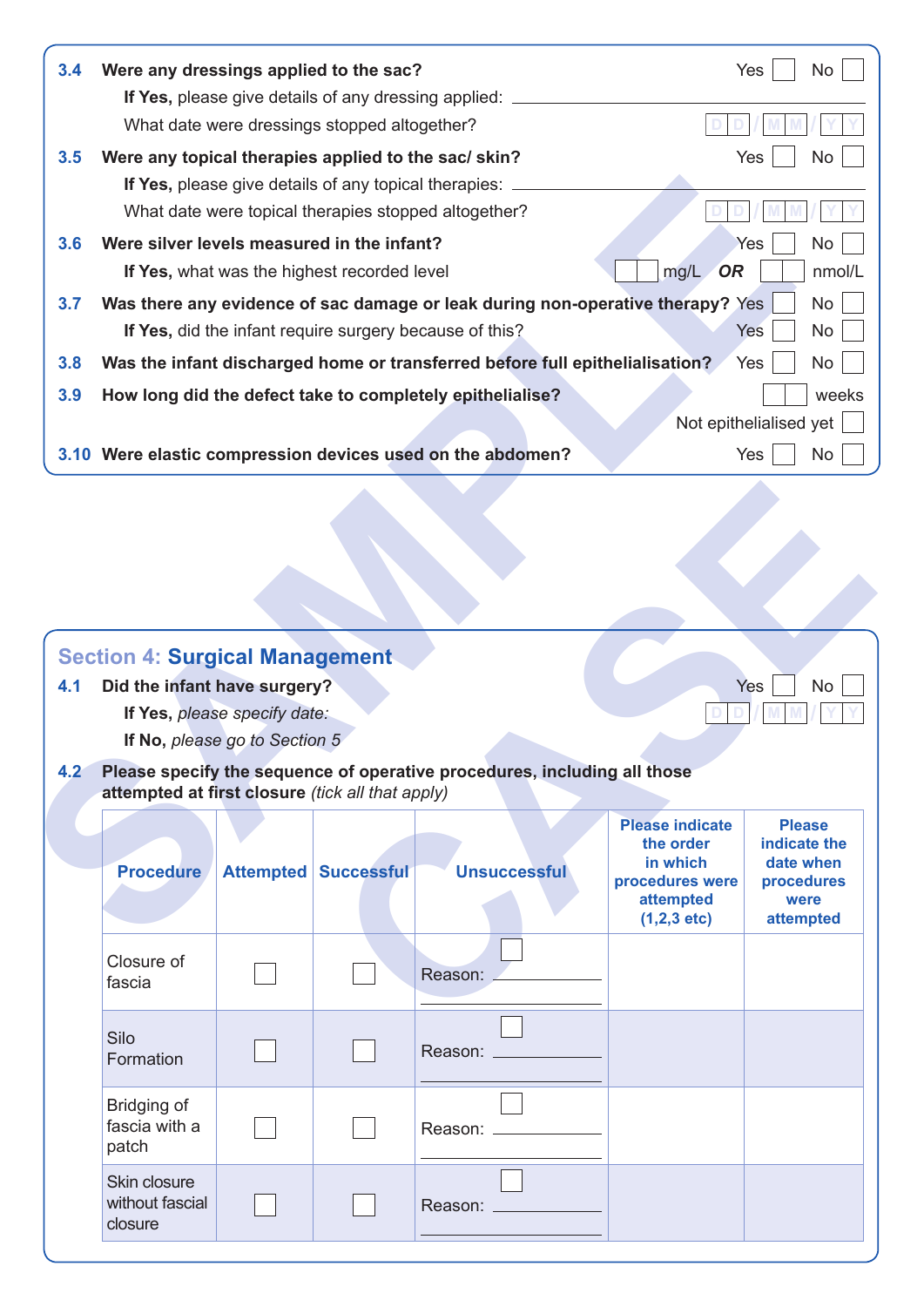|     | Was a silo used?                                                                                        | No<br>Yes                 |
|-----|---------------------------------------------------------------------------------------------------------|---------------------------|
|     | If Yes, was the sac removed?                                                                            | Yes<br><b>No</b>          |
|     | What materials were used to construct the silo?                                                         |                           |
|     | Was controlled reduction, (silo tucking) undertaken?                                                    | <b>No</b><br>Yes          |
|     | If Yes, were there any adverse sequelae?                                                                | Yes<br><b>No</b>          |
|     |                                                                                                         |                           |
|     | Was this silo operatively revised at any point?                                                         | Yes<br><b>No</b>          |
|     | If Yes, what was the date of the revision?                                                              |                           |
|     | What was the indication?                                                                                |                           |
|     | What materials were used to construct the revised silo?                                                 |                           |
|     | What date was the silo removed?                                                                         |                           |
| 4.4 | Was a patch used?                                                                                       | Yes<br><b>No</b>          |
|     | If Yes, what material was used for the patch?                                                           |                           |
|     | Was there a plan to remove this at a later date?                                                        | Yes<br><b>No</b>          |
|     | Was skin apposed over the patch?                                                                        | Yes<br><b>No</b>          |
| 4.5 | Were any additional procedures performed at the time of the initial<br>operation? (tick all that apply) | Yes<br><b>No</b>          |
|     | Placement of a tunnelled central venous line                                                            | Correction of malrotation |
|     | Appendicectomy                                                                                          | Other                     |
|     | <b>If Other, please specify:</b>                                                                        |                           |
| 4.6 | Did any intra-operative surgical complications occur?<br>If Yes, please specify:                        | <b>No</b><br><b>Yes</b>   |
| 4.7 | Did the infant receive monitoring for abdominal compartment syndrome?                                   | <b>No</b><br>Yes          |
|     | If Yes, please specify what monitoring method was used                                                  |                           |
|     | Was vacuum assisted therapy used at any point?                                                          |                           |
| 4.8 | If Yes, what was the duration?                                                                          | Yes<br><b>No</b><br>days  |

# **Section 5: Ongoing Management 5.1 Did the infant develop infection or receive intravenous, oral or topical antimicrobials during their stay for prophylaxis or treatment of proven or suspected infection (including antifungals)?** Yes No **If Yes,** please give details below: *(If agent used more than once, please add as separate episode)* **Treatment (T) / Prophylaxis (P) Agent (s) used Indication Duration (days)**

*Continue in section 8 if necessary*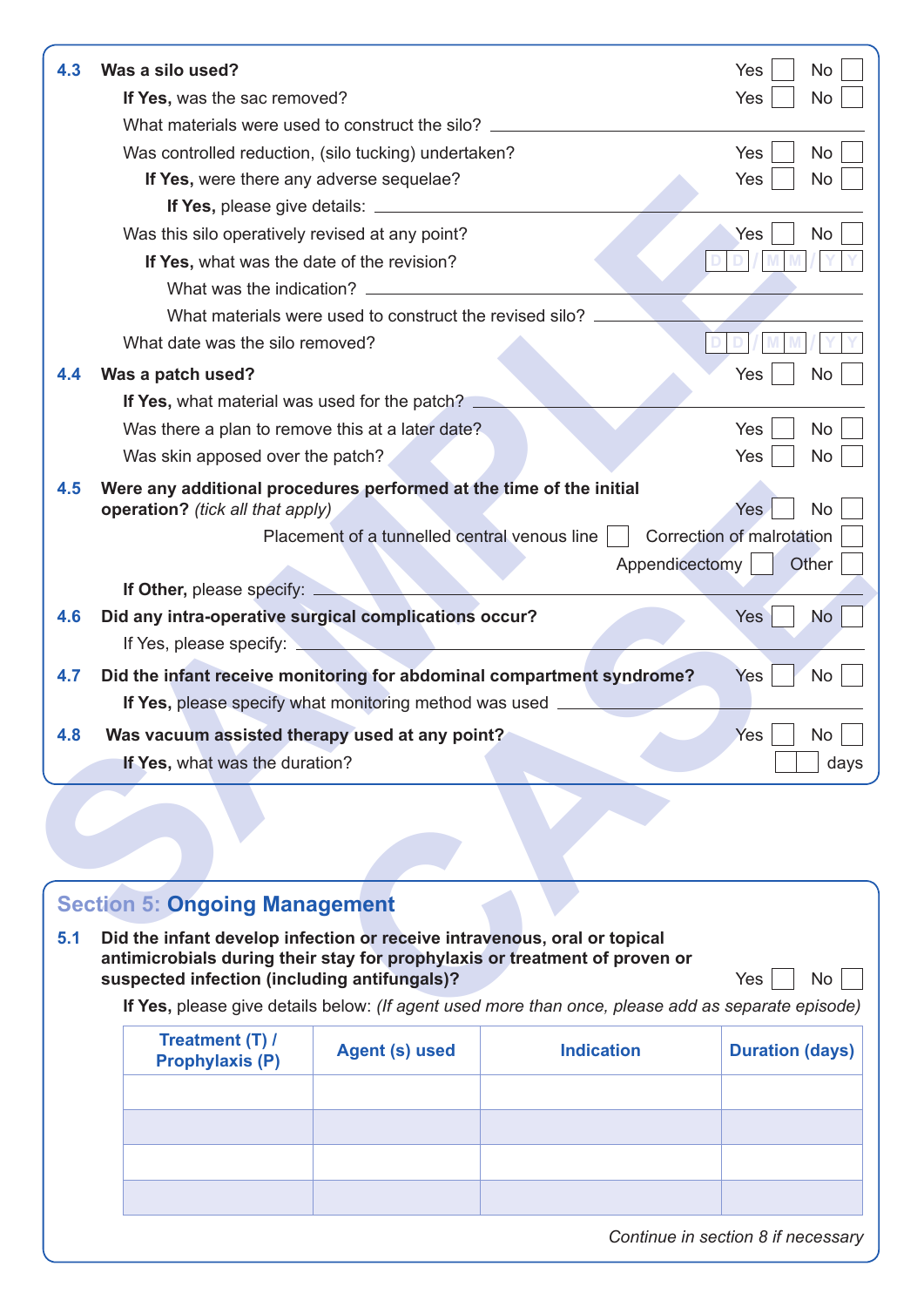|     | If Yes, please give details below:                                                          |                                                                         |                 |                  |
|-----|---------------------------------------------------------------------------------------------|-------------------------------------------------------------------------|-----------------|------------------|
|     | <b>Organism</b>                                                                             | <b>Site of infection/</b><br>colonisation                               | <b>Infected</b> | <b>Colonised</b> |
|     |                                                                                             |                                                                         |                 |                  |
|     |                                                                                             |                                                                         |                 |                  |
| 5.3 | Was invasive ventilatory support used (excluding CPAP)?                                     |                                                                         |                 | Yes<br>No        |
|     |                                                                                             | If managed non-operatively – total number of days of ventilation        |                 | days             |
|     |                                                                                             | If managed operatively - number of days of ventilation before surgery   |                 | days             |
|     |                                                                                             | number of days ventilation after surgery                                |                 | days             |
| 5.4 | How many Peripherally Inserted Central Catheters (PICC lines) did the infant have inserted? |                                                                         |                 |                  |
|     |                                                                                             |                                                                         |                 |                  |
| 5.5 | How many Central Venous Lines did the infant have inserted?                                 |                                                                         |                 |                  |
|     |                                                                                             |                                                                         |                 |                  |
|     |                                                                                             |                                                                         |                 |                  |
|     | Section 6: Nutrition at 28 days after surgery or 28 days after decision for non-            |                                                                         |                 |                  |
|     | operative management                                                                        |                                                                         |                 |                  |
| 6.1 | Has the infant ever received parenteral nutrition?                                          |                                                                         |                 | Yes<br>No        |
|     |                                                                                             | If Yes, was the infant still receiving parenteral nutrition at 28 days? |                 | Yes<br>No        |
|     |                                                                                             | If No, give total number of days on parenteral nutrition                |                 | days             |
| 6.2 | What date was the infant first enterally fed (including tube feeding)?                      |                                                                         |                 |                  |
| 6.3 | Is the infant now fully enterally fed (including tube feeding)?                             |                                                                         |                 | Yes<br>No        |
|     |                                                                                             | If Yes, what date were full enteral feeds started?                      |                 |                  |
| 6.4 | Did the infant ever receive breast milk (including expressed or donor milk)?                |                                                                         |                 | Yes<br>No        |

| Section 6: Nutrition at 28 days after surgery or 28 days after decision for non-<br>operative management |                                                        |                                                                    |
|----------------------------------------------------------------------------------------------------------|--------------------------------------------------------|--------------------------------------------------------------------|
| Has the infant ever received parenteral nutrition?<br>6.1                                                |                                                        | Yes<br><b>No</b>                                                   |
| If Yes, was the infant still receiving parenteral nutrition at 28 days?                                  |                                                        | <b>No</b><br>Yes                                                   |
| If No, give total number of days on parenteral nutrition                                                 |                                                        | days                                                               |
| What date was the infant first enterally fed (including tube feeding)?<br>6.2                            |                                                        |                                                                    |
| Is the infant now fully enterally fed (including tube feeding)?<br>6.3                                   |                                                        | <b>No</b><br>Yes                                                   |
| If Yes, what date were full enteral feeds started?                                                       |                                                        |                                                                    |
| Did the infant ever receive breast milk (including expressed or donor milk)?<br>6.4                      |                                                        | <b>No</b><br>Yes                                                   |
| If Yes, was this exclusive?                                                                              |                                                        | <b>No</b><br>Yes                                                   |
| Did the infant receive any probiotic therapy?<br>6.5                                                     |                                                        | <b>No</b><br>Yes                                                   |
| If Yes, please give details below:                                                                       |                                                        |                                                                    |
| <b>Agent</b>                                                                                             | <b>Route of administration</b>                         | <b>Duration (hours/days)</b>                                       |
|                                                                                                          |                                                        |                                                                    |
|                                                                                                          |                                                        |                                                                    |
|                                                                                                          |                                                        |                                                                    |
| What was the mode of feeding at 28 days or point of discharge (whichever was sooner)?<br>6.6             |                                                        |                                                                    |
| Exclusively oral $\vert$                                                                                 | Nasogastric plus oral $\vert$<br>Nasojejunal plus oral | <b>Exclusively Nasogastric</b><br>Exclusively Nasojejunal<br>Other |
| If Other, please specify:                                                                                |                                                        |                                                                    |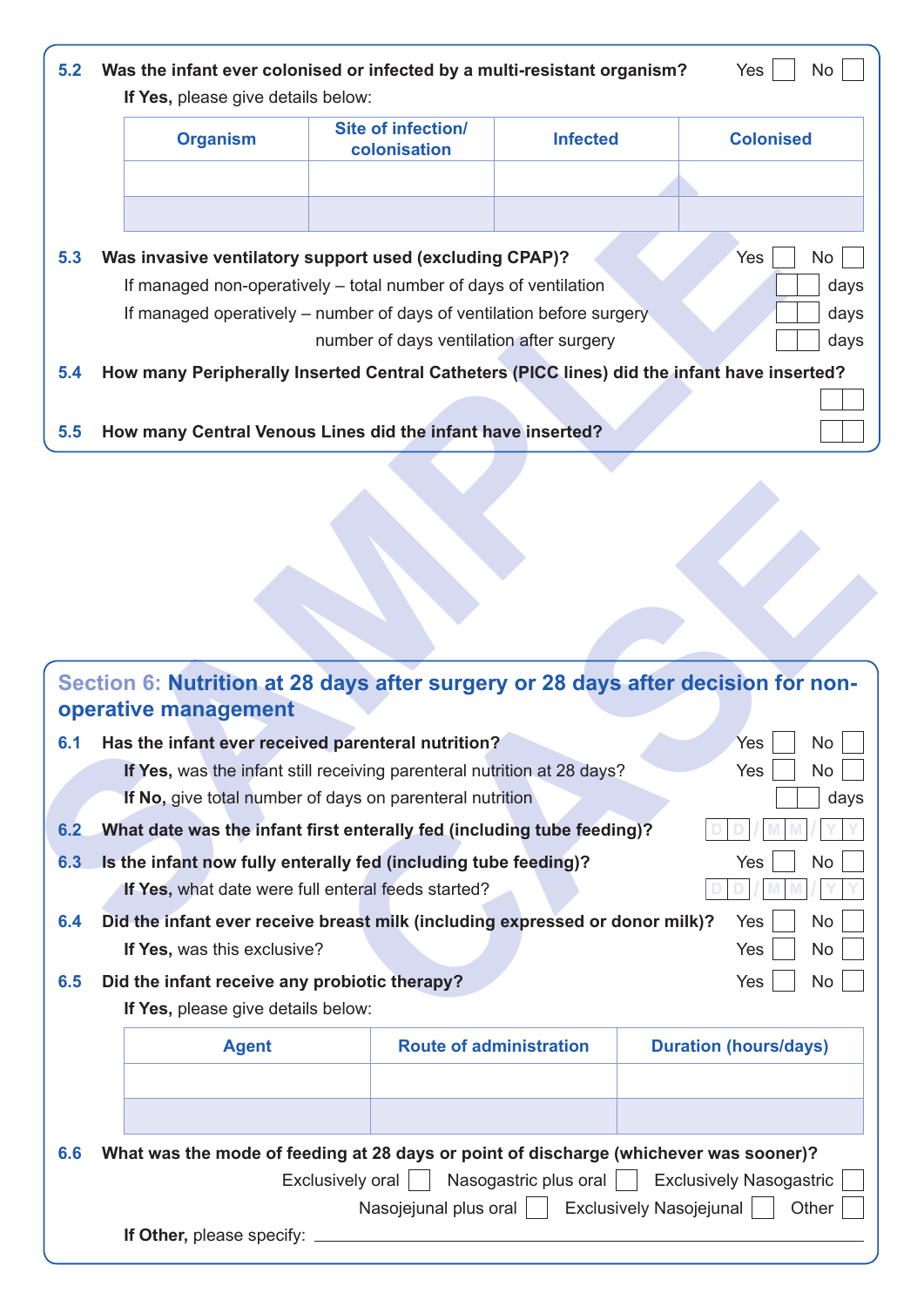| 7.1 | Were any further surgical procedures required (If not included in table 4.2)?                                        | Yes<br>No.                                                                                     |
|-----|----------------------------------------------------------------------------------------------------------------------|------------------------------------------------------------------------------------------------|
|     | If Yes, please give details below:                                                                                   |                                                                                                |
|     | Date of surgery                                                                                                      | <b>Details of further surgical procedure</b>                                                   |
|     |                                                                                                                      |                                                                                                |
|     |                                                                                                                      |                                                                                                |
|     |                                                                                                                      |                                                                                                |
| 7.2 |                                                                                                                      | Did any complications relating to surgical or non-operative therapy occur?<br><b>No</b><br>Yes |
|     | If Yes, please tick all that apply:                                                                                  | Abdominal wall hernia (if not intended)                                                        |
|     |                                                                                                                      | Wound Dehiscence<br>Abdominal Compartment syndrome                                             |
|     | How was Abdominal Compartment syndrome diagnosed? __                                                                 |                                                                                                |
|     |                                                                                                                      | Other                                                                                          |
|     | If Other, please specify: __                                                                                         |                                                                                                |
| 7.3 | Did the infant have any other morbidity?                                                                             | Yes<br><b>No</b>                                                                               |
|     | If Yes, please give details: __                                                                                      |                                                                                                |
|     |                                                                                                                      |                                                                                                |
|     | <b>Section 8: Outcomes/Other information</b>                                                                         |                                                                                                |
|     | Has the infant been discharged home?                                                                                 | Yes<br>No.                                                                                     |
| 8.1 | If Yes, specify date of discharge                                                                                    |                                                                                                |
|     | What was the weight and head circumference of the infant at 28 days or<br>point of discharge (whichever was sooner)? |                                                                                                |
| 8.2 | Weight                                                                                                               |                                                                                                |
|     | <b>Head Circumference</b>                                                                                            |                                                                                                |
|     | Date                                                                                                                 | cm                                                                                             |
| 8.3 | Has the infant been discharged to another hospital?                                                                  | Yes<br>No                                                                                      |
|     | If Yes, please give name of hospital                                                                                 |                                                                                                |
|     | Date of transfer                                                                                                     | Name of responsible consultant at transfer hospital ____________________________               |
| 8.4 |                                                                                                                      | Was the infant ever diagnosed with a syndrome or a chromosomal anomaly? Yes<br><b>No</b>       |